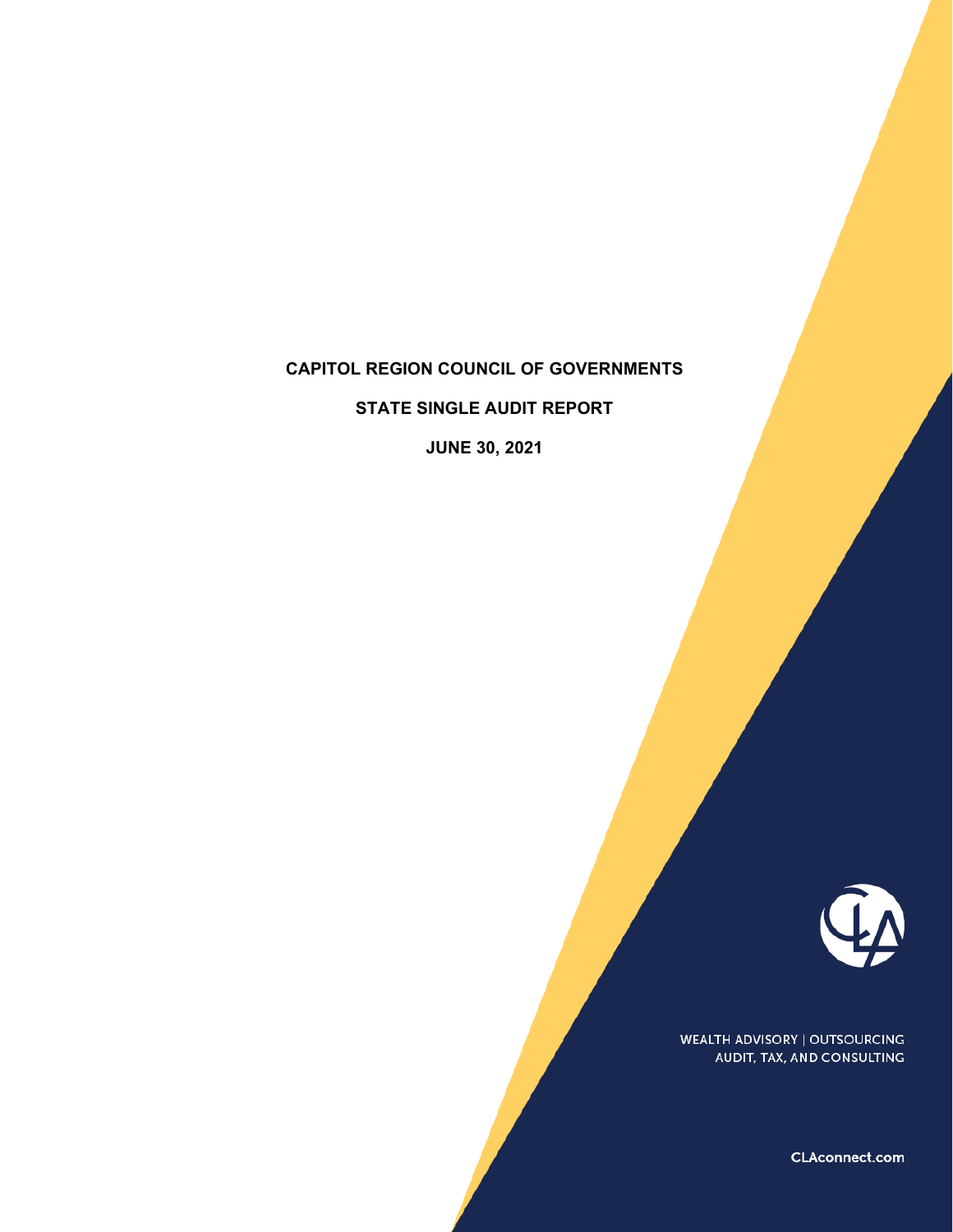### **CAPITOL REGION COUNCIL OF GOVERNMENTS STATE SINGLE AUDIT REPORT JUNE 30, 2021 TABLE OF CONTENTS**

| Independent Auditors' Report on Compliance for Each Major State Program; Report on<br>Internal Control over Compliance; and Report on the Schedule of Expenditures of<br>State Financial Assistance Required by the State Single Audit Act | $1 - 3$ |
|--------------------------------------------------------------------------------------------------------------------------------------------------------------------------------------------------------------------------------------------|---------|
| Schedule of Expenditures of State Financial Assistance                                                                                                                                                                                     | 4       |
| Notes to Schedule of Expenditures of State Financial Assistance                                                                                                                                                                            | 5       |
| Independent Auditors' Report on Internal Control over Financial Reporting and on<br>Compliance and Other Matters Based on an Audit of Financial Statements Performed<br>in Accordance with Government Auditing Standards                   | $6-7$   |
| <b>Schedule of Findings and Questioned Costs</b>                                                                                                                                                                                           | 8       |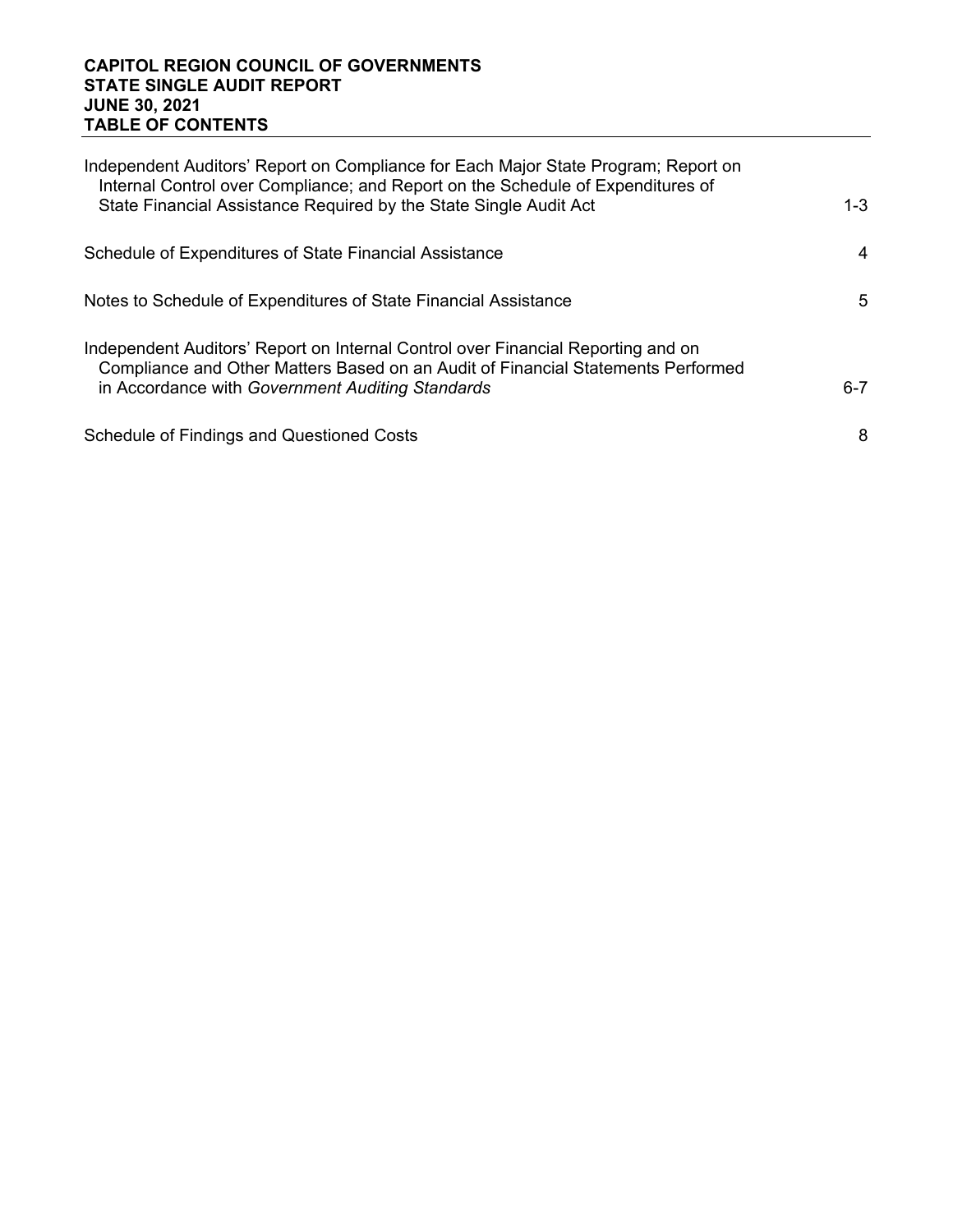

**Independent Auditors' Report on Compliance for Each Major State Program; Report on Internal Control Over Compliance; and Report on the Schedule of Expenditures of State Financial Assistance Required by the State Single Audit Act** 

Policy Board and Executive Committee Capitol Region Council of Governments Hartford, Connecticut

# **Report on Compliance for Each Major State Program**

We have audited the Capitol Region Council of Governments' compliance with the types of compliance requirements described in the Office of Policy and Management's *Compliance Supplement* that could have a direct and material effect on each of the Capitol Region Council of Governments' major state programs for the year ended June 30, 2021. The Capitol Region Council of Governments' major state programs are identified in the summary of auditors' results section of the accompanying schedule of findings and questioned costs.

### *Management's Responsibility*

Management is responsible for compliance with the requirements of laws, regulations, contracts and grants applicable to its state programs.

#### *Auditors' Responsibility*

Our responsibility is to express an opinion on compliance for each of the Capitol Region Council of Governments' major state programs based on our audit of the types of compliance requirements referred to above. We conducted our audit of compliance in accordance with auditing standards generally accepted in the United States of America; the standards applicable to financial audits contained in *Government Auditing Standards*, issued by the Comptroller General of the United States; and the State Single Audit Act (C.G.S. Sections 4-230 to 4-236). Those standards and the State Single Audit Act require that we plan and perform the audit to obtain reasonable assurance about whether noncompliance with the types of compliance requirements referred to above that could have a direct and material effect on a major state program occurred. An audit includes examining, on a test basis, evidence about the Capitol Region Council of Governments' compliance with those requirements and performing such other procedures as we considered necessary in the circumstances.

We believe that our audit provides a reasonable basis for our opinion on compliance for each major state program. However, our audit does not provide a legal determination of the Capitol Region Council of Governments' compliance.



CLA is an independent member of Nexia International, a leading, global network of independent accounting and consulting firms. See nexia.com/member-firm-disclaimer for details.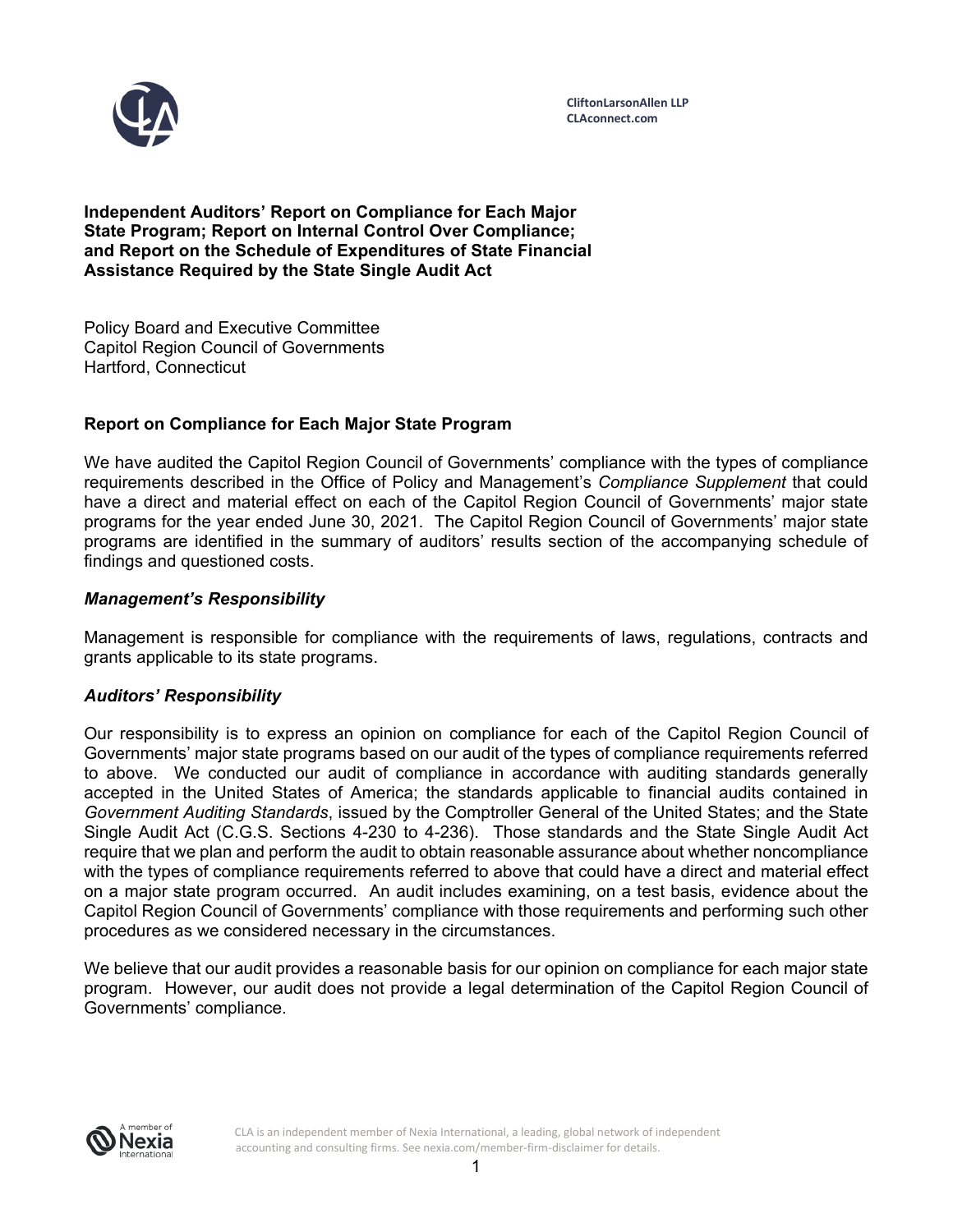# *Opinion on Each Major State Program*

In our opinion, the Capitol Region Council of Governments complied, in all material respects, with the types of compliance requirements referred to above that could have a direct and material effect on each of its major state programs for the year ended June 30, 2021.

### **Report on Internal Control over Compliance**

Management of the Capitol Region Council of Governments is responsible for establishing and maintaining effective internal control over compliance with the types of compliance requirements referred to above. In planning and performing our audit of compliance, we considered the Capitol Region Council of Governments' internal control over compliance with the types of requirements that could have a direct and material effect on each major state program to determine the auditing procedures that are appropriate in the circumstances for the purpose of expressing an opinion on compliance for each major state program and to test and report on internal control over compliance in accordance with the State Single Audit Act, but not for the purpose of expressing an opinion on the effectiveness of internal control over compliance. Accordingly, we do not express an opinion on the effectiveness of the Capitol Region Council of Governments' internal control over compliance.

A deficiency in internal control over compliance exists when the design or operation of a control over compliance does not allow management or employees, in the normal course of performing their assigned functions, to prevent, or detect and correct, noncompliance with a type of compliance requirement of a state program on a timely basis. A material weakness in internal control over compliance is a deficiency, or a combination of deficiencies, in internal control over compliance such that there is a reasonable possibility that material noncompliance with a type of compliance requirement of a state program will not be prevented, or detected and corrected on a timely basis. A significant deficiency in internal control over compliance is a deficiency, or a combination of deficiencies, in internal control over compliance with a type of compliance requirement of a state program that is less severe than a material weakness in internal control over compliance yet important enough to merit attention by those charged with governance.

Our consideration of internal control over compliance was for the limited purpose described in the first paragraph of this section and was not designed to identify all deficiencies in internal control over compliance that might be material weaknesses or significant deficiencies. We did not identify any deficiencies in internal control over compliance that we consider to be material weaknesses. However, material weaknesses may exist that have not been identified.

The purpose of this report on internal control over compliance is solely to describe the scope of our testing of internal control over compliance and the results of that testing based on the requirements of the State Single Audit Act. Accordingly, this report is not suitable for any other purpose.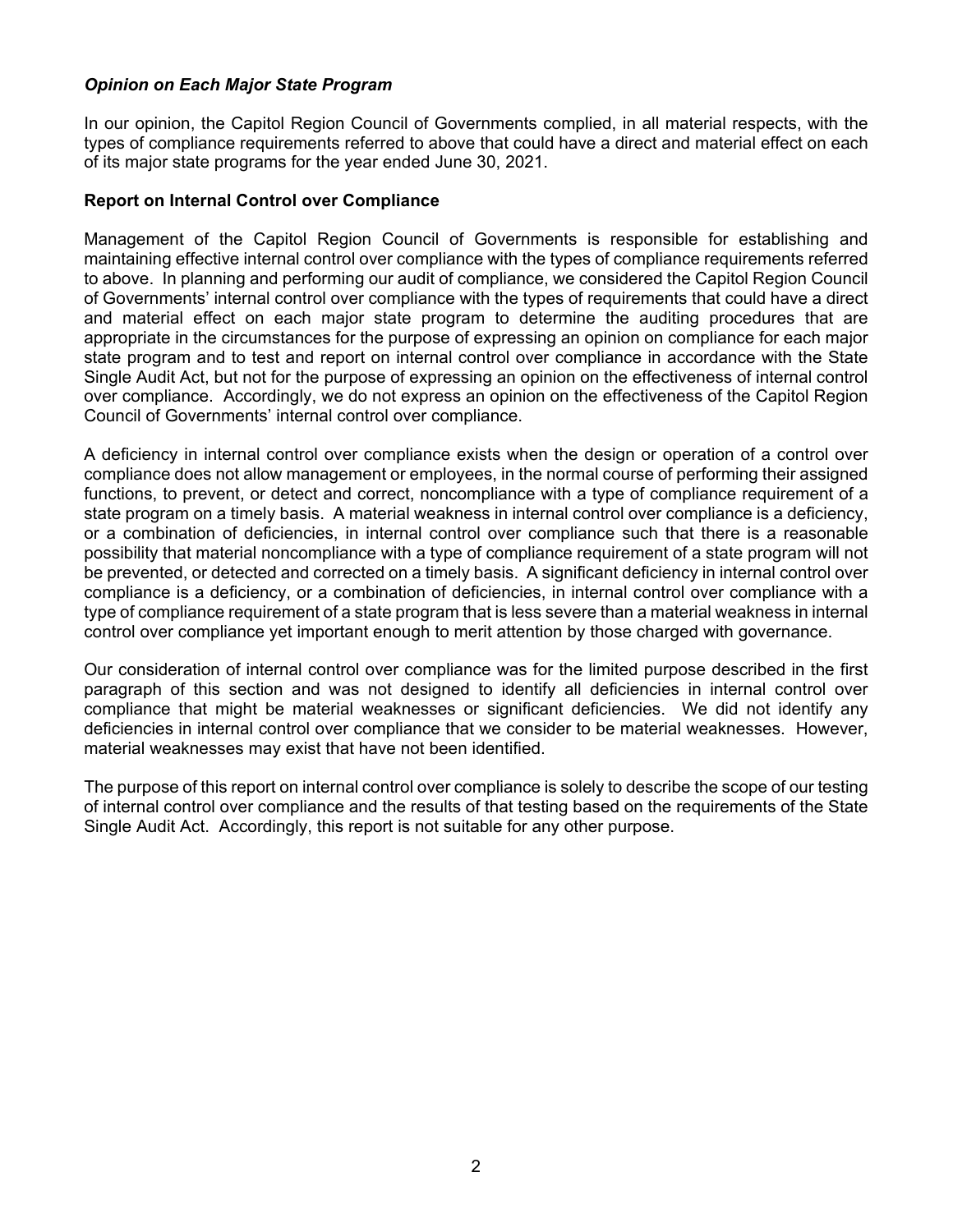# **Report on Schedule of Expenditures of State Financial Assistance Required by the State Single Audit Act**

We have audited the financial statements of the governmental activities, each major fund and the aggregate remaining fund information of the Capitol Region Council of Governments as of and for the year ended June 30, 2021, and the related notes to the financial statements, which collectively comprise the Capitol Region Council of Governments' basic financial statements. We issued our report thereon dated December 28, 2021 which contained unmodified opinions on those financial statements. Our audit was conducted for the purpose of forming opinions on the financial statements that collectively comprise the basic financial statements. The accompanying schedule of expenditures of state financial assistance is presented for purposes of additional analysis as required by the State Single Audit Act and is not a required part of the basic financial statements. Such information is the responsibility of management and was derived from and relates directly to the underlying accounting and other records used to prepare the basic financial statements. The information has been subjected to the auditing procedures applied in the audit of the financial statements and certain additional procedures, including comparing and reconciling such information directly to the underlying accounting and other records used to prepare the basic financial statements or to the basic financial statements themselves, and other additional procedures in accordance with auditing standards generally accepted in the United States of America. In our opinion, the schedule of expenditures of state financial assistance is fairly stated in all material respects in relation to the basic financial statements as a whole.

Viifton Larson Allen LLP

**CliftonLarsonAllen LLP** 

West Hartford, Connecticut December 28, 2021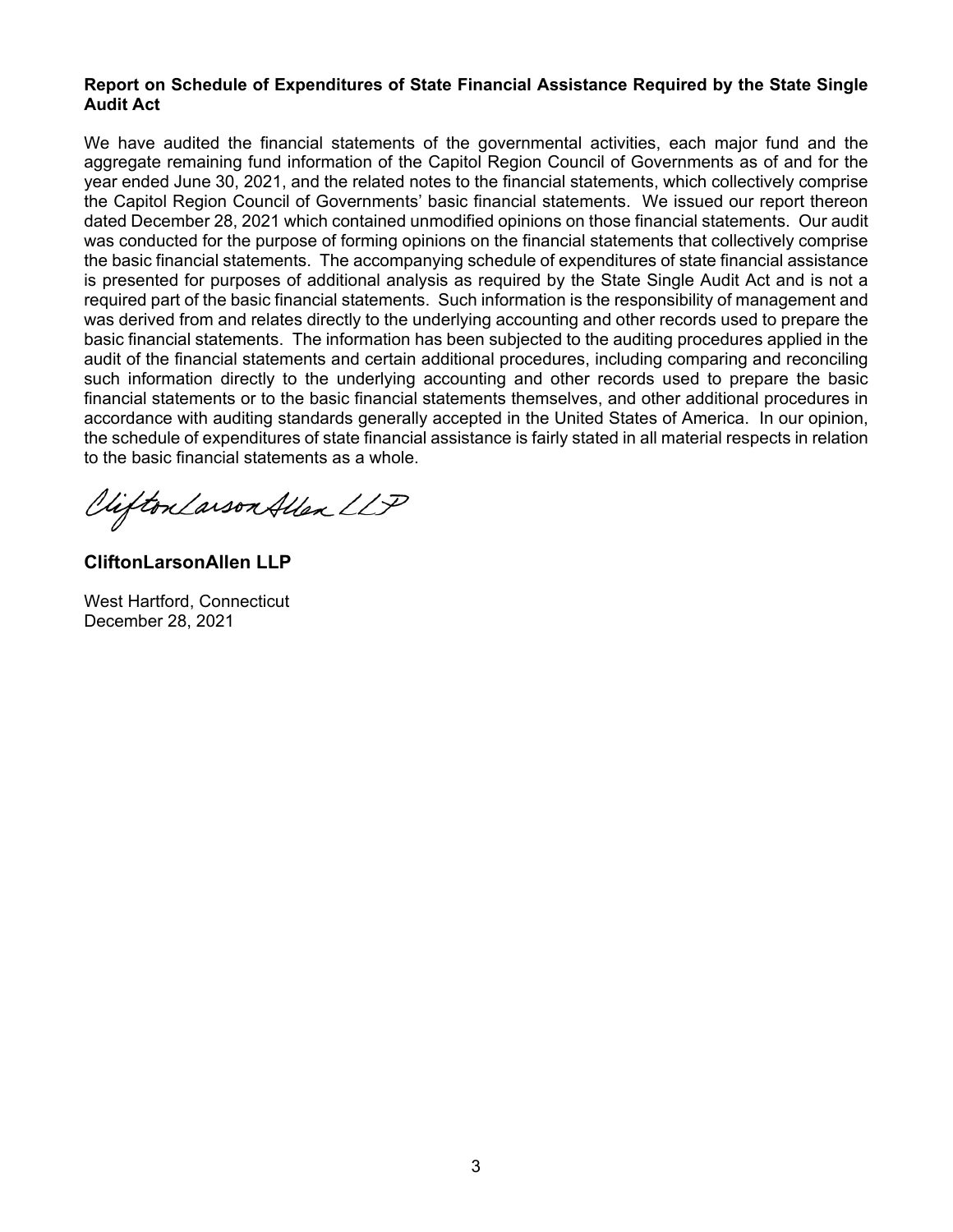# **CAPITOL REGION COUNCIL OF GOVERNMENTS SCHEDULE OF EXPENDITURES OF STATE FINANCIAL ASSISTANCE FOR THE YEAR ENDED JUNE 30, 2021**

| State Grantor/Pass-Through Grantor/<br><b>Program Title</b> | <b>State Grant Program</b><br><b>Core-CT Number</b> | <b>Expenditures</b> |                 |
|-------------------------------------------------------------|-----------------------------------------------------|---------------------|-----------------|
| <b>Department of Housing</b>                                |                                                     |                     |                 |
| Urban Act Grant                                             | 13019-DOH46920-43598                                |                     | \$<br>286,659   |
| <b>Department of Transportation</b>                         |                                                     |                     |                 |
| Local Transportation Capital Program                        | 13033-DOT57197-43584                                |                     | 524,008         |
| <b>Highway Planning &amp; Construction</b>                  | 12062-DOT57551-22108                                |                     | 133,173         |
| <b>Metropolitan Transportation Planning</b>                 | 12062-DOT57551-22781                                |                     | 72,680          |
| <b>Total Department of Transportation</b>                   |                                                     |                     | 729,861         |
| <b>Office of Policy and Management</b>                      |                                                     |                     |                 |
| Regional Performance Incentive                              | 12060-OPM20870-35457                                | \$<br>39,118        |                 |
| Regional Performance Incentive                              | 12060-OPM20600-35457                                | 736,490             | 775,608         |
| <b>Total State Financial Assistance</b>                     |                                                     |                     | \$<br>1,792,128 |

The accompanying notes are an integral part of this schedule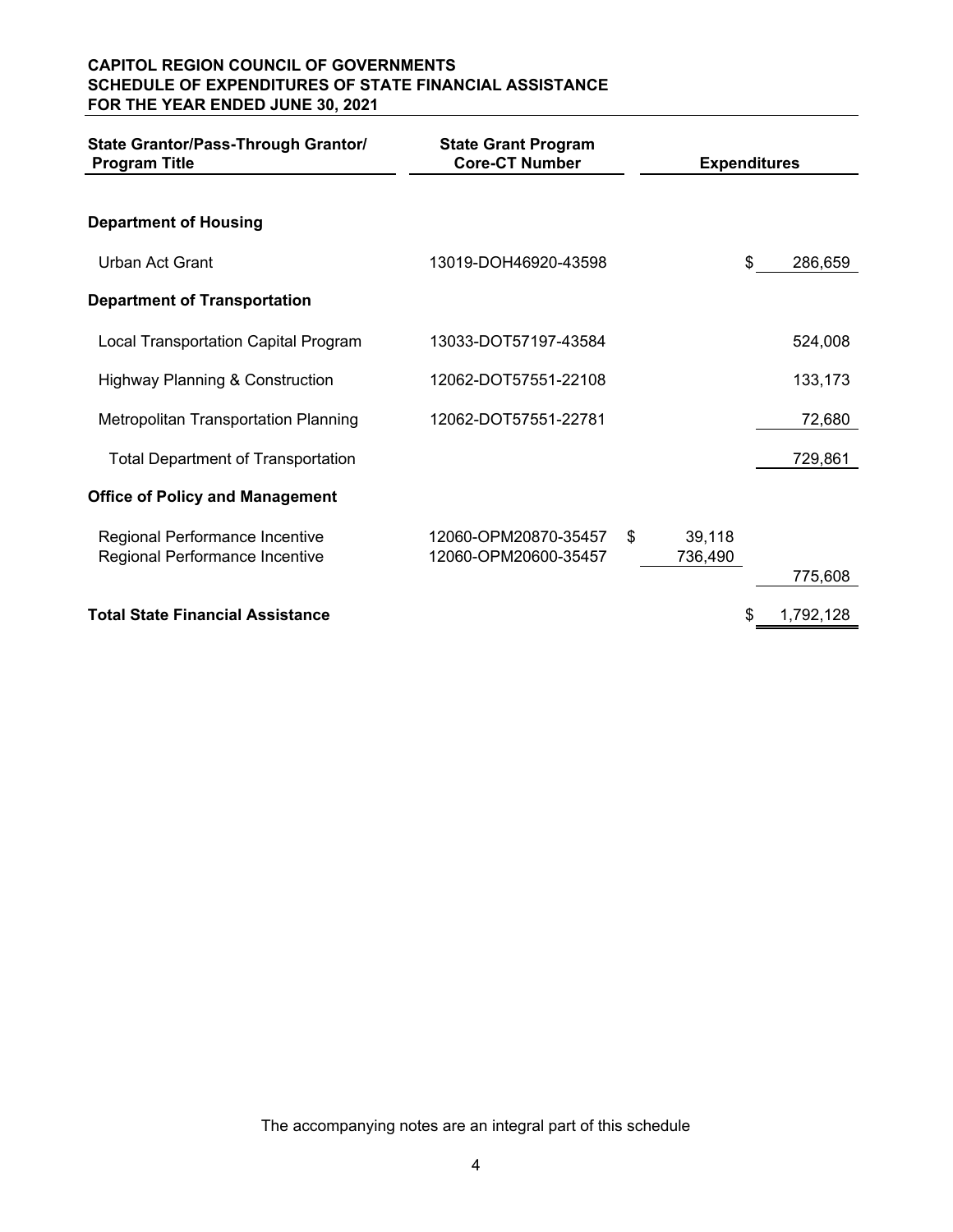# **NOTE 1 - SUMMARY OF SIGNIFICANT ACCOUNTING POLICIES**

#### **Basis of Presentation**

The accompanying schedule of expenditures of state financial assistance (the Schedule) includes the state grant activity of the Capitol Region Council of Governments under programs of the State of Connecticut for the year ended June 30, 2021. Various departments and agencies of the State of Connecticut have provided financial assistance through grants and other authorizations in accordance with the General Statutes of the State of Connecticut. Because the Schedule presents only a selected portion of the operations of the Capitol Region Council of Governments, it is not intended to, and does not, present the financial position, changes in fund balance or changes in net position of the Capitol Region Council of Governments.

### **Basis of Accounting**

The accounting policies of the Capitol Region Council of Governments conform to accounting principles generally accepted in the United States of America as applicable to governmental organizations. The information in the Schedule is presented based upon regulations established by the State of Connecticut, Office of Policy and Management.

Expenditures reported on the Schedule are presented on the modified accrual basis of accounting. In accordance with Section 4-236-22 of the Regulations to the State Single Audit Act, certain grants are not dependent on expenditure activity and, accordingly, are considered to be expended in the fiscal year of receipt. These grant program receipts are reflected in the expenditures column of the Schedule.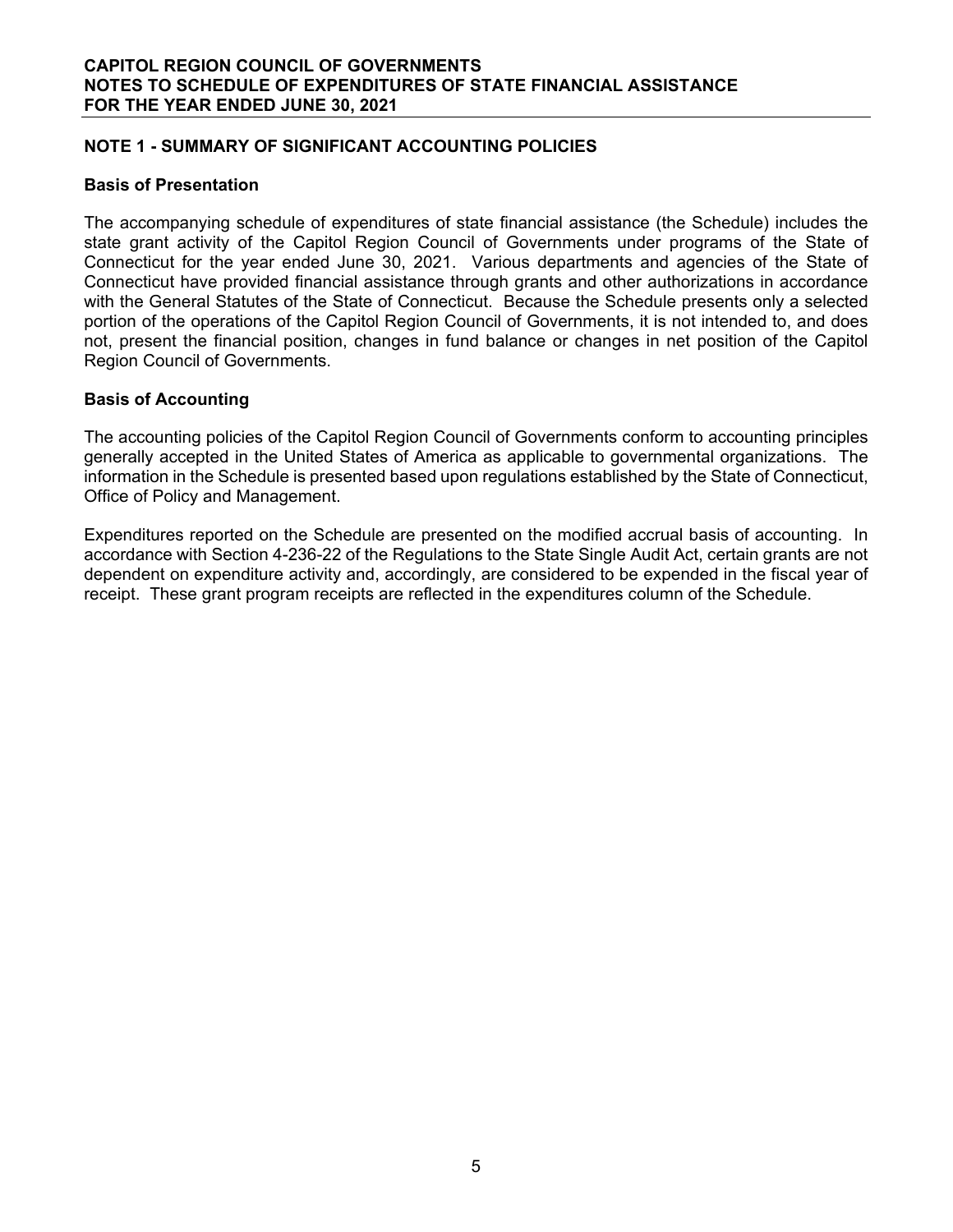

**CliftonLarsonAllen LLP CLAconnect.com**

**Independent Auditors' Report on Internal Control over Financial Reporting and on Compliance and Other Matters Based on an Audit of Financial Statements Performed in Accordance with** *Government Auditing Standards* 

Policy Board and Executive Committee Capitol Region Council of Governments Hartford, Connecticut

We have audited, in accordance with the auditing standards generally accepted in the United States of America and the standards applicable to financial audits contained in *Government Auditing Standards*, issued by the Comptroller General of the United States, the financial statements of the governmental activities, each major fund and the aggregate remaining fund information of the Capitol Region Council of Governments as of and for the year ended June 30, 2021, and the related notes to the financial statements, which collectively comprise the Capitol Region Council of Governments' basic financial statements, and have issued our report thereon dated December 28, 2021.

### **Internal Control over Financial Reporting**

In planning and performing our audit of the financial statements, we considered the Capitol Region Council of Governments' internal control over financial reporting (internal control) as a basis for designing audit procedures that are appropriate in the circumstances for the purpose of expressing our opinions on the financial statements, but not for the purpose of expressing an opinion on the effectiveness of the Capitol Region Council of Governments' internal control. Accordingly, we do not express an opinion on the effectiveness of the Capitol Region Council of Governments' internal control.

A deficiency in internal control exists when the design or operation of a control does not allow management or employees, in the normal course of performing their assigned functions, to prevent, or detect and correct, misstatements on a timely basis. A material weakness is a deficiency, or a combination of deficiencies, in internal control such that there is a reasonable possibility that a material misstatement of the entity's financial statements will not be prevented, or detected and corrected on a timely basis. A significant deficiency is a deficiency, or a combination of deficiencies, in internal control that is less severe than a material weakness yet important enough to merit attention by those charged with governance.

Our consideration of internal control was for the limited purpose described in the first paragraph of this section and was not designed to identify all deficiencies in internal control that might be material weaknesses or significant deficiencies. Given these limitations, during our audit we did not identify any deficiencies in internal control that we consider to be material weaknesses. However, material weaknesses may exist that have not been identified.



CLA is an independent member of Nexia International, a leading, global network of independent accounting and consulting firms. See nexia.com/member-firm-disclaimer for details.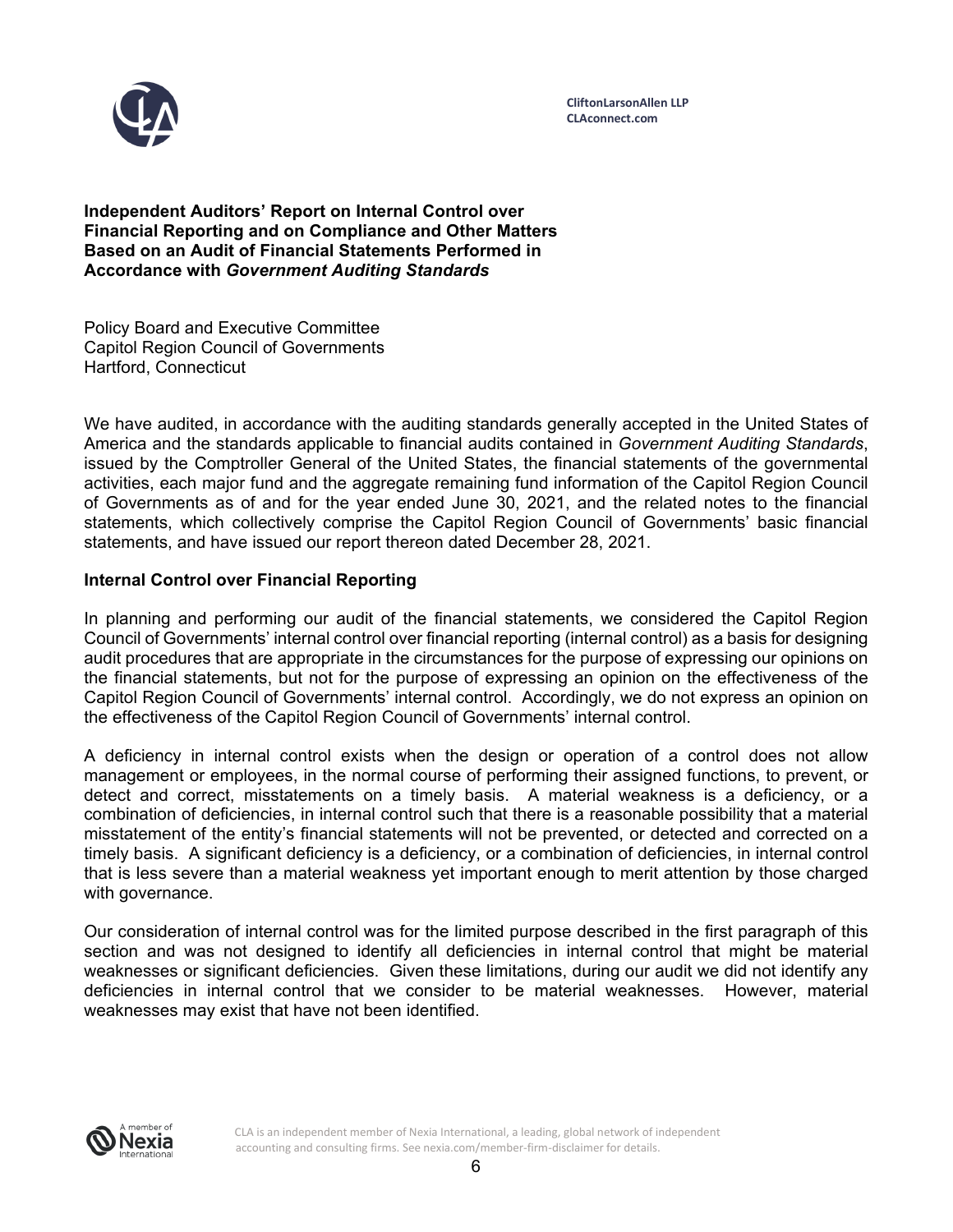# **Compliance and Other Matters**

As part of obtaining reasonable assurance about whether the Capitol Region Council of Governments' financial statements are free from material misstatement, we performed tests of its compliance with certain provisions of laws, regulations, contracts and grant agreements, noncompliance with which could have a direct and material effect on the financial statements. However, providing an opinion on compliance with those provisions was not an objective of our audit, and, accordingly, we do not express such an opinion. The results of our tests disclosed no instances of noncompliance or other matters that are required to be reported under *Government Auditing Standards*.

# **Purpose of this Report**

The purpose of this report is solely to describe the scope of our testing of internal control and compliance and the results of that testing, and not to provide an opinion on the effectiveness of the Capitol Region Council of Governments' internal control or on compliance. This report is an integral part of an audit performed in accordance with *Government Auditing Standards* in considering the Capitol Region Council of Governments' internal control and compliance. Accordingly, this communication is not suitable for any other purpose.

Viifton Larson Allen LLP

**CliftonLarsonAllen LLP** 

West Hartford, Connecticut December 28, 2021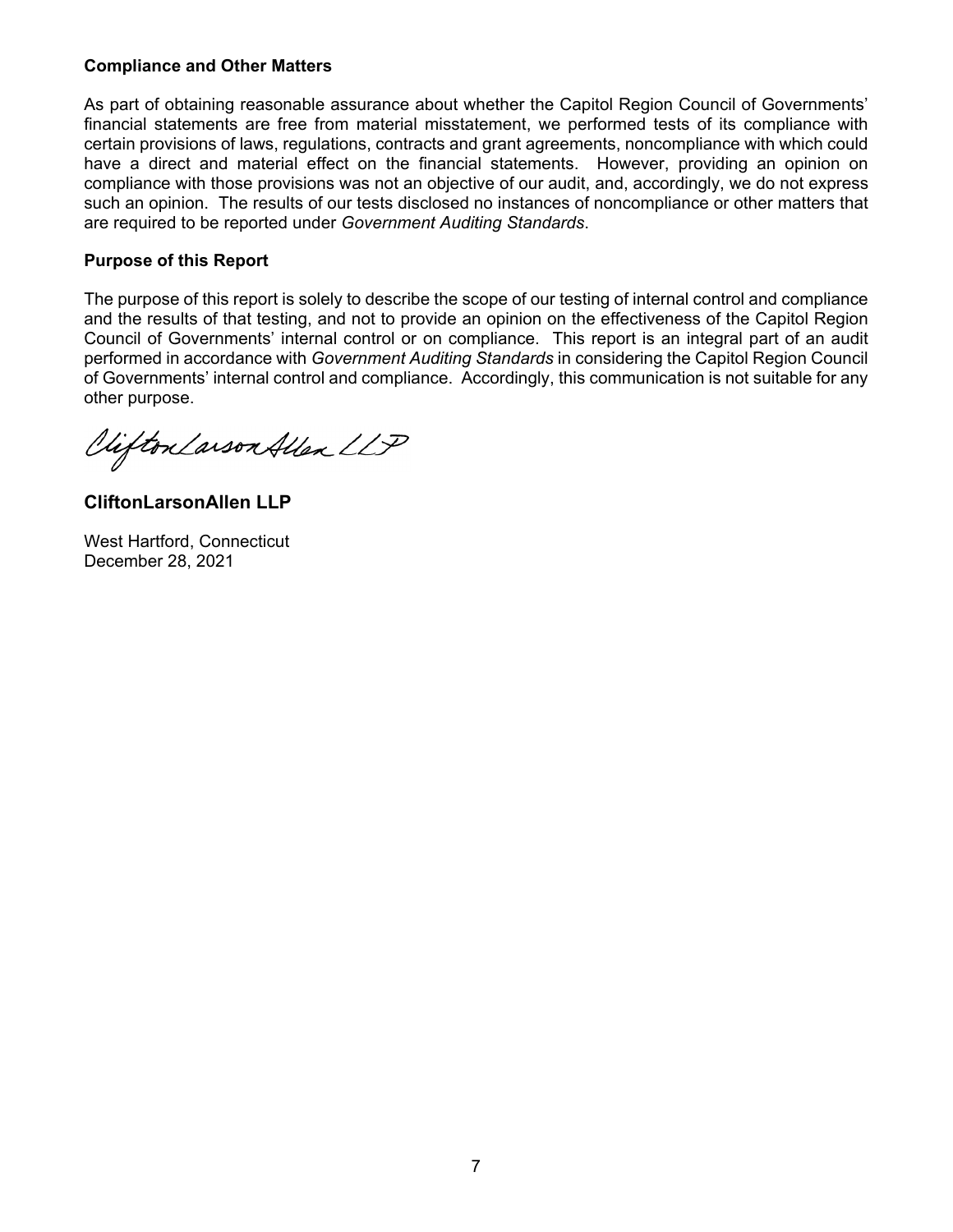# **I. SUMMARY OF AUDITORS' RESULTS**

### **Financial Statements**

| Type of auditors' report issued:                                                                                                                                                    |                                              |  |                   |                                                | Unmodified                |  |  |
|-------------------------------------------------------------------------------------------------------------------------------------------------------------------------------------|----------------------------------------------|--|-------------------|------------------------------------------------|---------------------------|--|--|
| Internal control over financial reporting:<br>Material weakness(es) identified?<br>Significant deficiency(ies) identified?<br>Noncompliance material to financial statements noted? |                                              |  | yes<br>yes<br>yes | X<br>$\overline{X}$<br>$\overline{\mathsf{x}}$ | no<br>none reported<br>no |  |  |
| <b>State Financial Assistance</b>                                                                                                                                                   |                                              |  |                   |                                                |                           |  |  |
| Internal control over major programs:<br>Material weakness(es) identified?<br>• Significant deficiency(ies) identified?                                                             |                                              |  | yes<br>yes        |                                                | no<br>none reported       |  |  |
| Type of auditors' report issued on compliance for major programs:                                                                                                                   |                                              |  |                   |                                                | Unmodified                |  |  |
| Any audit findings disclosed that are required to be reported<br>in accordance with Section 4-236-24 of the Regulations to the<br>State Single Audit Act?                           |                                              |  | yes               | X.                                             | no                        |  |  |
| The following schedule reflects the major programs included in the audit:                                                                                                           |                                              |  |                   |                                                |                           |  |  |
| State Grantor and Program                                                                                                                                                           | State Core-CT Number                         |  |                   |                                                | <b>Expenditures</b>       |  |  |
| Department of Transportation:<br><b>Local Transportation Capital Program</b>                                                                                                        | 13003-DOT57197-43584                         |  |                   | \$                                             | 524,008                   |  |  |
| Office of Policy and Management:<br>Regional Performance Incentive<br>Regional Performance Incentive                                                                                | 12060-OPM20870-35457<br>12060-OPM20600-35457 |  |                   |                                                | 39,118<br>736,490         |  |  |
| Dollar threshold used to distinguish between type A and type B programs:                                                                                                            |                                              |  |                   | \$                                             | 200,000                   |  |  |

# **II. FINANCIAL STATEMENT FINDINGS**

No matters were reported.

# **III. STATE FINANCIAL ASSISTANCE FINDINGS AND QUESTIONED COSTS**

No matters were reported.